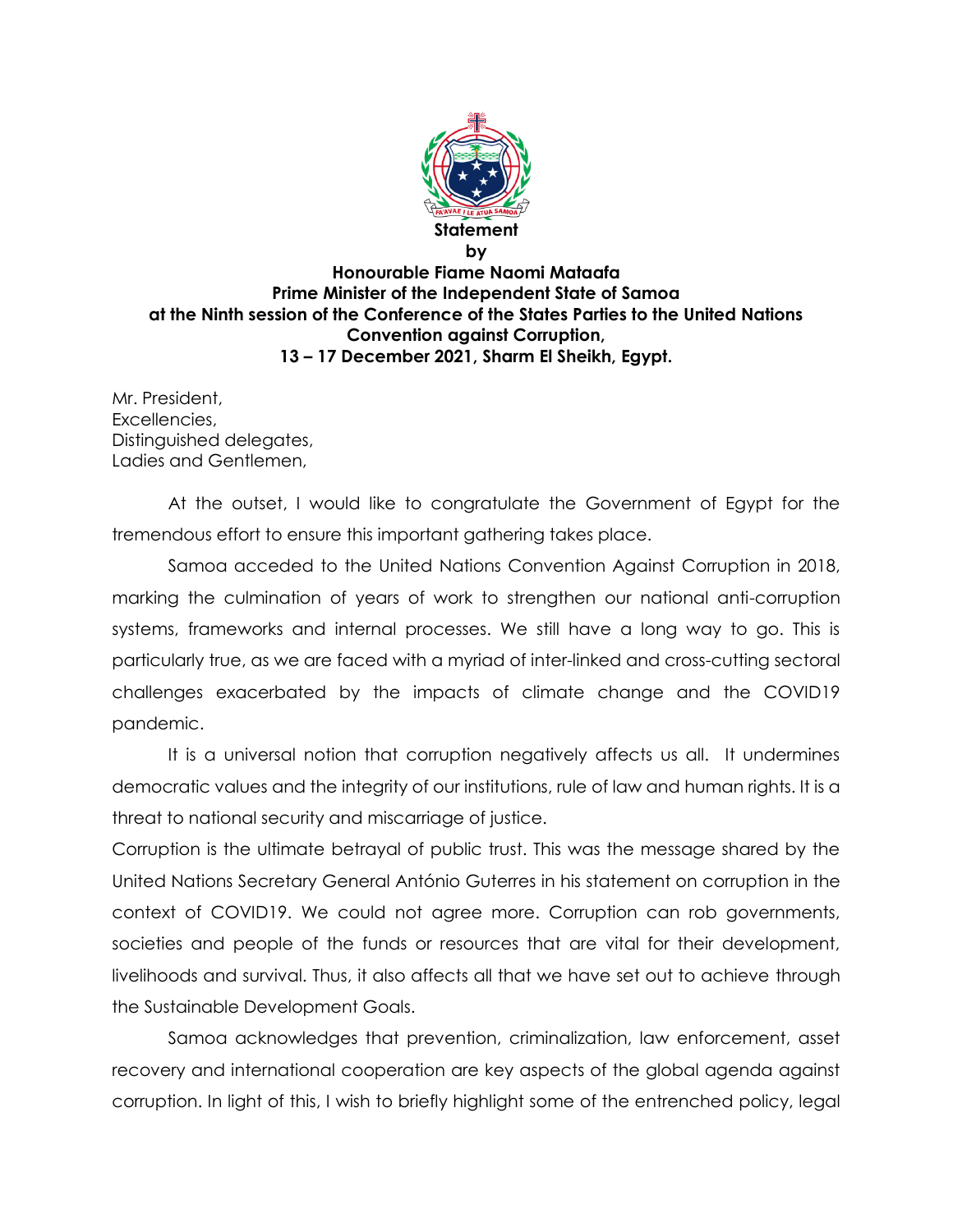and institutional measures taken by Samoa to achieve effective implementation of the Convention, both pre and post accession.

## **National Institutional, Policy and Legislative Framework**

Samoa has an extensive institutional set-up to combat corruption. We have over 10 public sector agencies<sup>1</sup> with parallel but mutual responsibilities, functions and powers to detect and address corruption if and when it occurs.

Prior to accession, there were already a number of existing preventive measures enforced through legislations which discourages public servants and government officials from accepting gifts or money from the public in return for the delivery of government work and services. Samoa's Crimes Act 2013 also has specific provisions that criminalize corrupt acts within the Judiciary, Cabinet, Parliament, law enforcement agencies, and any other parts of government.

The government has tasked our Audit Office to build a roadmap to establish an independent anti-corruption agency by 2024.

We continue to seek additional resources to upskill our officials, particularly in the fields of forensic accounting, specialized anti-corruption or fraud investigation, and information technology. We would also require additional support to upskill our officials in the Judiciary and the Prosecution, as well as the Ombudsman and the Public Service Commission.

I acknowledge the support that our government has received through our partnership with the United Nations Development Programme Pacific Anti-Corruption Project, through which several capacity-building programs have been made possible, not only for the public service and Parliament, but also for the private sector and civil society.

Since accession, the government has committed itself to several initiatives aimed at further strengthening our anti-corruption policy and legislative landscape. These have been clearly identified in our Public Administration Sector Plan 2020 – 2025, which is our roadmap to ensuring a trusted, citizen focused, government.

 $\overline{\phantom{a}}$ 

<sup>1</sup> Office of the Attorney General; Ministry of Police; Office of the Auditor-General; Office of the Ombudsman; Central Bank of Samoa; Public Service Commission; Ministry of Finance; Ministry of Customs and Revenue; Ministry of Justice and Courts Administration; and the Office of the Electoral Commissioner,